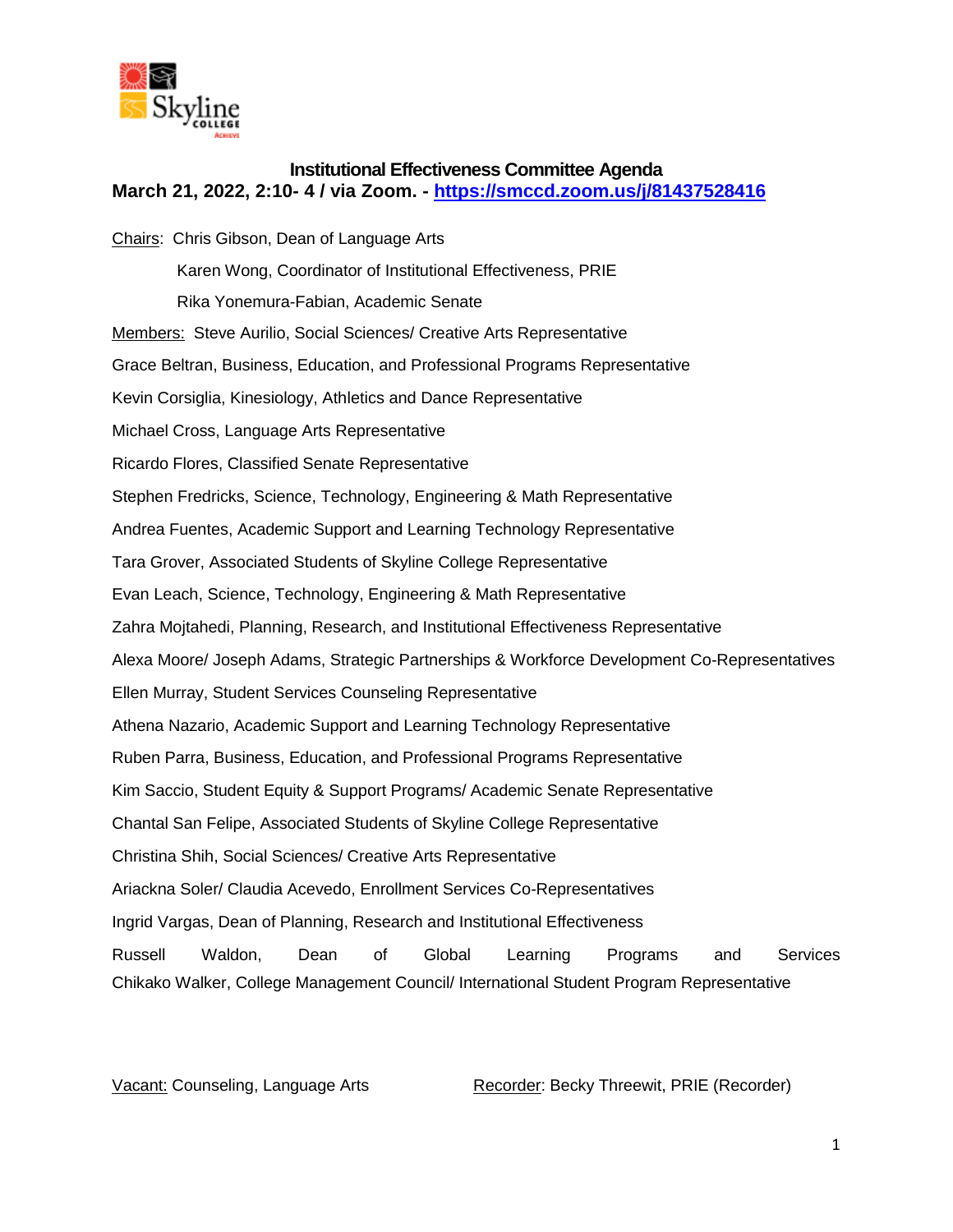

### **Action Item**

| <b>Topics</b>              |                                                                                                | <b>Presenters</b>                     | <b>Time</b>       |
|----------------------------|------------------------------------------------------------------------------------------------|---------------------------------------|-------------------|
| I.                         | Approve Agenda                                                                                 | Wong                                  | 2 min.            |
| Ш.                         | <b>Approve March 7 Minutes</b>                                                                 | Wong                                  | 2 min.            |
| <b>Reports/Discussions</b> |                                                                                                |                                       |                   |
| <b>Topics</b>              |                                                                                                | <b>Presenters</b>                     | Time              |
| III.                       | <b>Feedback on Effective Communication Rubric</b>                                              | Cross,<br>Fuentes &<br><b>Members</b> | 30 min            |
| <b>Action Item</b>         |                                                                                                |                                       |                   |
| <b>Topics</b>              |                                                                                                | <b>Presenters</b>                     | <b>Time</b>       |
| IV.                        | Vote on recommending that the College adopt<br>the revised Effective Communication ISLO rubric | <b>Members</b>                        | $5 \text{ min}$ . |
| <b>Reports/Discussions</b> |                                                                                                |                                       |                   |
| <b>Topics</b>              |                                                                                                | <b>Presenters</b>                     | <b>Time</b>       |

V. CPR Consultation from 3- 4 (If you arrange for an alternative time to meet with [your team,](https://www.skylinecollege.edu/iec/assets/agendas/2021-2022/2022-2023%20CPR%20Teams%20v3.pdf) please let the IEC trichairs know.) Wong & **Members** 60 min.

### **Announcements**

### **Topics**

VI. To prepare for the presentations, minimally be prepared to comment or pose a question to the CPR group you supported.

VII. During and after the presentation, add observations to the end-of-the-year report that we will present to the Academic Senate and the Strategic Planning and Allocation of Resources